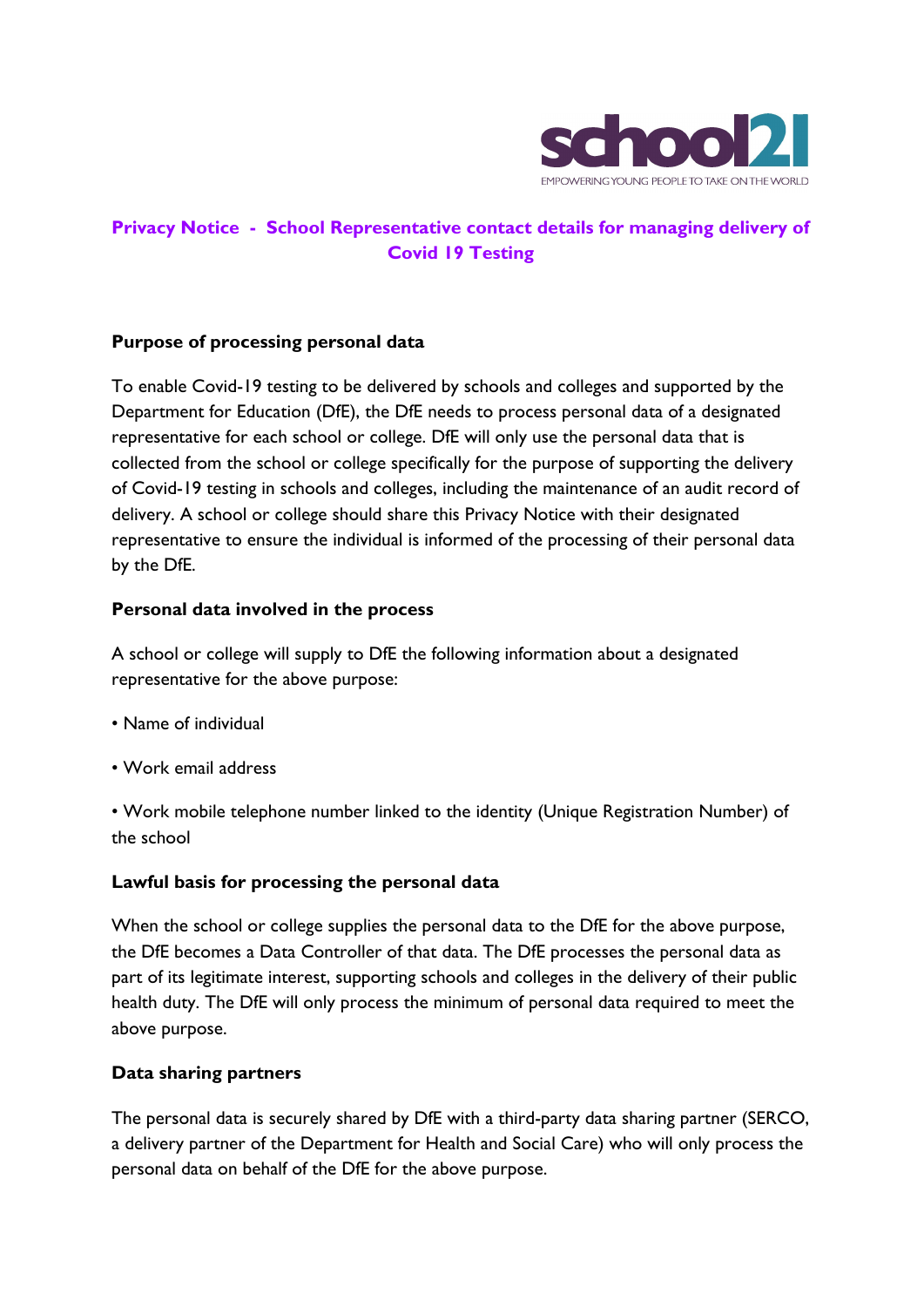### **How we store the personal information**

The information will only be stored and shared securely with the DfE's third-party data sharing partner for the above purpose. Only a restricted minimum of individuals within DfE and the third-party data sharing partner will access the personal information for the above purpose.

### **How long we process your personal data**

The minimum of personal information will be retained by DfE and the third-party data sharing partner only for as long as necessary to fulfil the above purpose, following which it will be securely destroyed. DFE currently anticipates the information being retained for a minimum of 12 months.

## **Your Rights**

Under data protection law, individuals have rights relating to their personal information, including:

Your right of access - You have the right to ask us for copies of your personal information.

**Your right to rectification** - You have the right to ask us to rectify personal information you think is inaccurate. You also have the right to ask us to complete information you think is incomplete.

Your right to erasure - You have the right to ask us to erase your personal information in certain circumstances.

**Your right to restriction of processing** - You have the right to ask us to restrict the processing of your personal information in certain circumstances.

**Your right to object to processing** - You have the right to object to the processing of your personal information in certain circumstances.

**Your right to data portability** - You have the right to ask that we transfer the personal information you gave us to another organisation, or to you, in certain circumstances.

You are not required to pay any charge for exercising your rights. If you make a request, we have one month to respond to you. Please contact us as described below if you wish to make a request.

## **Further information and how to make a request or complain**

Further information about how the DfE processes personal data is published in the DfE's personal information charter. If you have any concerns about our use of your personal